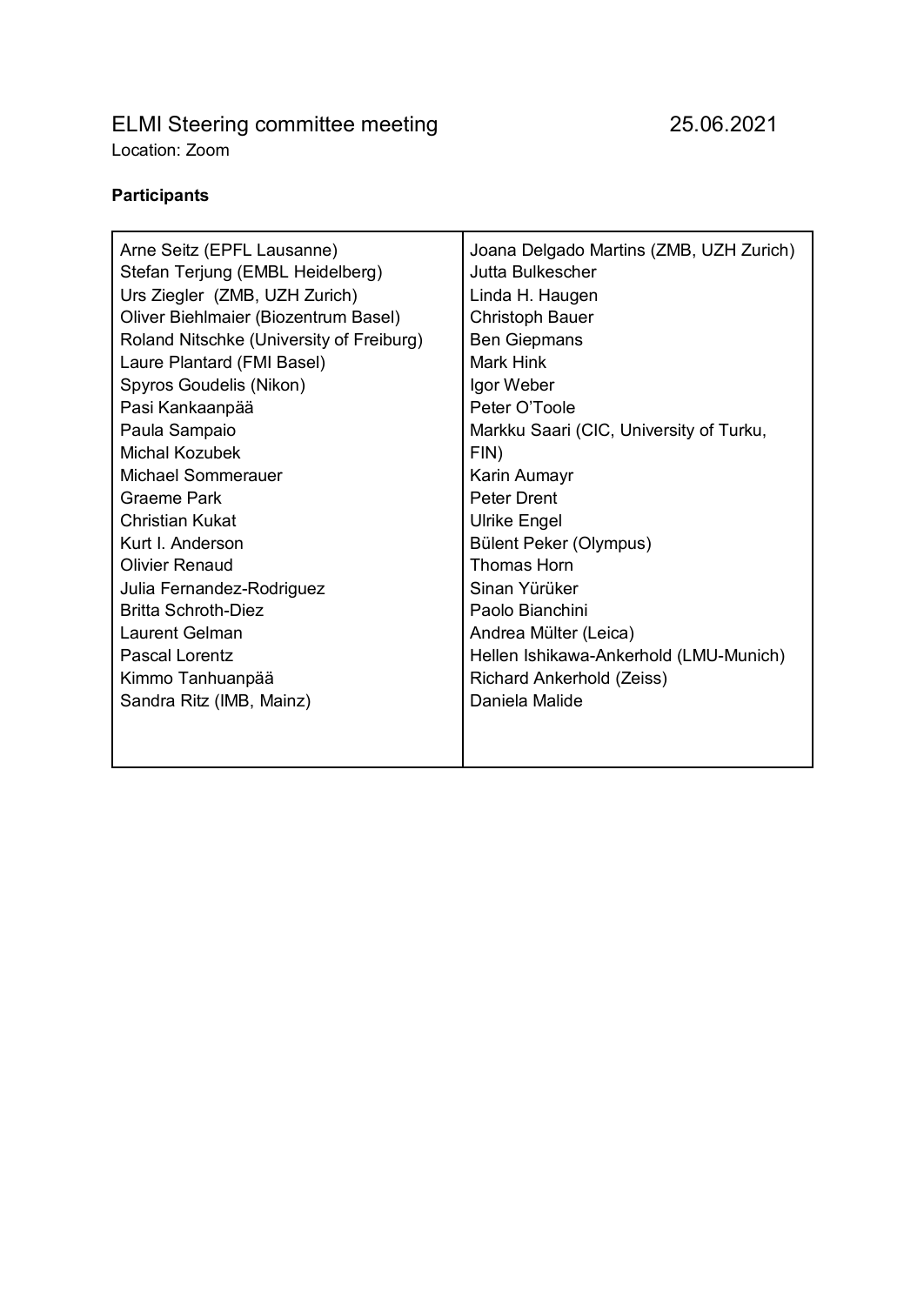## **Agenda**

- **Short financial report on the 2019 meeting** Michal Kozubek
- **Short review of the current meeting** Peter o'Toole, RMS; Stefan Terjung
- **Upcoming meeting in 2022** Pasi Kankaanpää
- **Status of the meeting in 2023** Dorus Gadella
- Presentation of potential candidates for the meeting in 2024
	- No candidates, yet
- Feedback survey ELMI 2019 meeting Please consult attached survey results
- Miscellaneous
	- Results of large Core Facilities survey started at CF session during ELMI 2019 are available
	- hybrid format of ELMI in the future?

### **Notes**

- The meeting is recorded but will not be made publicly available. Recordings will only be used to write the minutes.
- Short financial report on the 2019 meeting from Michael Kozubek He will send the excel sheet to Stefan Terjung so that it can be shared with future organisers
- Short review of the current meeting
	- Statistics:
		- 612 unique registrations (31 countries, 541 Europeans, 45 US&Canada, 19 Rest of the world)
		- 420 academic attendees
		- 190 company representatives
		- Approx. 300 people attending the core facilities meeting
		- Sessions have peaked around 300 participants each day
		- 100 abstracts and 71 posters
		- 42 companies supported ELMI2021
		- 28 Company hosted workshops 101 workshop sessions in total
		- 404 attendees signed up to 1 or more workshops, 46 workshops were fully subscribed
	- Poster sessions were not optimal: multiple posters per breakout room made it difficult to discuss/moderation would have been needed. It was suggested to try the poster session via gather town (in case of another virtual meeting)
	- For subsequent virtual/hybrid events, consider starting the talks at times suitable to allow participants in other timezones to participate better.